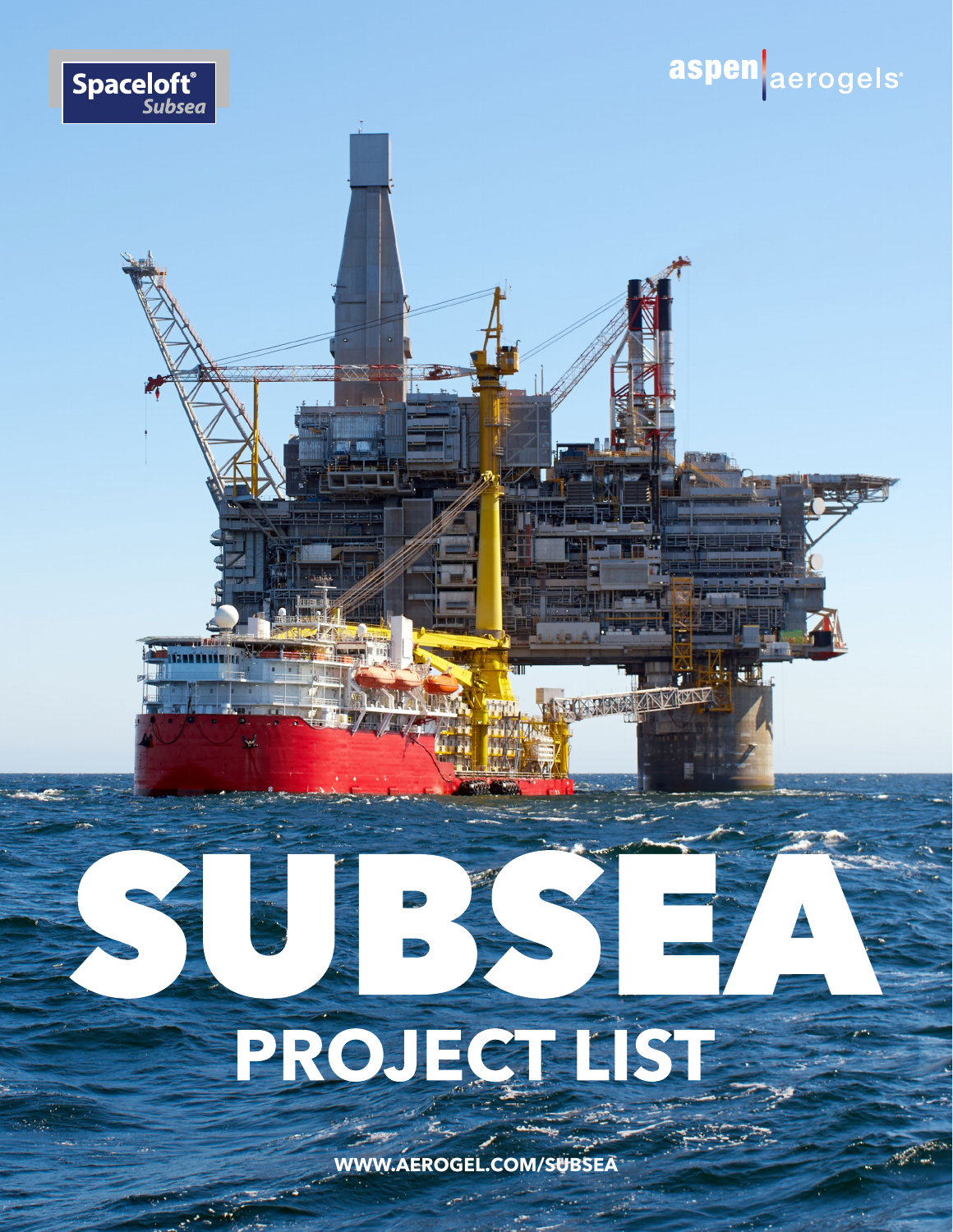## Aspen Aerogels is a Leader in Subsea Insulation

**With an Installed Base of Over 1541.8 km (5.06 million ft)\* Subsea Pipe-in-Pipe (PiP)**

With more than two decades of experience supporting subsea projects around the globe, our team can help with your project's unique needs.

\* Excludes onshore, offshore, or floating pipeline applications

| <b>Year</b> | <b>User</b>       | <b>Asset</b>   | <b>Region</b>                         | Length (km)    | <b>Product</b><br><b>Family</b> |
|-------------|-------------------|----------------|---------------------------------------|----------------|---------------------------------|
| 2004        | <b>ENI</b>        | K <sub>2</sub> | <b>Gulf of Mexico</b>                 | 18.4           | Spaceloft                       |
|             | ANADARKO          | Ticonderoga    | <b>Gulf of Mexico</b>                 | 17             | Spaceloft                       |
| 2005        | <b>TOTAL</b>      | Dalia AB17     | Angola                                | 38.6           | Spaceloft                       |
| 2006        | <b>TOTAL</b>      | Rosa AB17      | Angola                                | $4 \times 1.1$ | Spaceloft                       |
| 2007        | <b>EXXONMOBIL</b> | Marimba AB15   | Angola                                | 10             | Spaceloft                       |
|             | <b>MAERSK</b>     | Affleck        | <b>UK Continental</b><br>Shelf        | 28             | Spaceloft                       |
|             | ANADARKO          | Powerplay      | <b>Gulf of Mexico</b>                 | 28             | Spaceloft                       |
|             | <b>PETROBRAS</b>  | Canapu         | <b>Brazil</b>                         | 21             | Spaceloft, Pyrogel              |
|             | <b>BP</b>         | Dorado         | <b>Gulf of Mexico</b>                 | 7.7            | Spaceloft, Pyrogel              |
| 2008        | <b>HELIX</b>      | Danny          | <b>Gulf of Mexico</b>                 | 50 (FJ Only)   | Pyrogel                         |
|             | <b>BP</b>         | King South     | <b>Gulf of Mexico</b>                 | 3              | Spaceloft, Pyrogel              |
|             | <b>TOTAL</b>      | Pazflor AB17   | Angola                                | 38             | Spaceloft                       |
| 2009        | <b>ANADARKO</b>   | Caesar Tonga I | <b>Gulf of Mexico</b>                 | 45             | Spaceloft                       |
|             | ANADARKO          | Ozona Deep     | <b>Gulf of Mexico</b>                 | 9.1            | Spaceloft, Pyrogel              |
| 2010        | <b>DONG</b>       | Oselvar        | Norwegian<br>Continental Shelf        | 20             | Spaceloft                       |
|             | <b>EQUINOR</b>    | Marulk         | Norwegian<br><b>Continental Shelf</b> | 30             | Spaceloft                       |

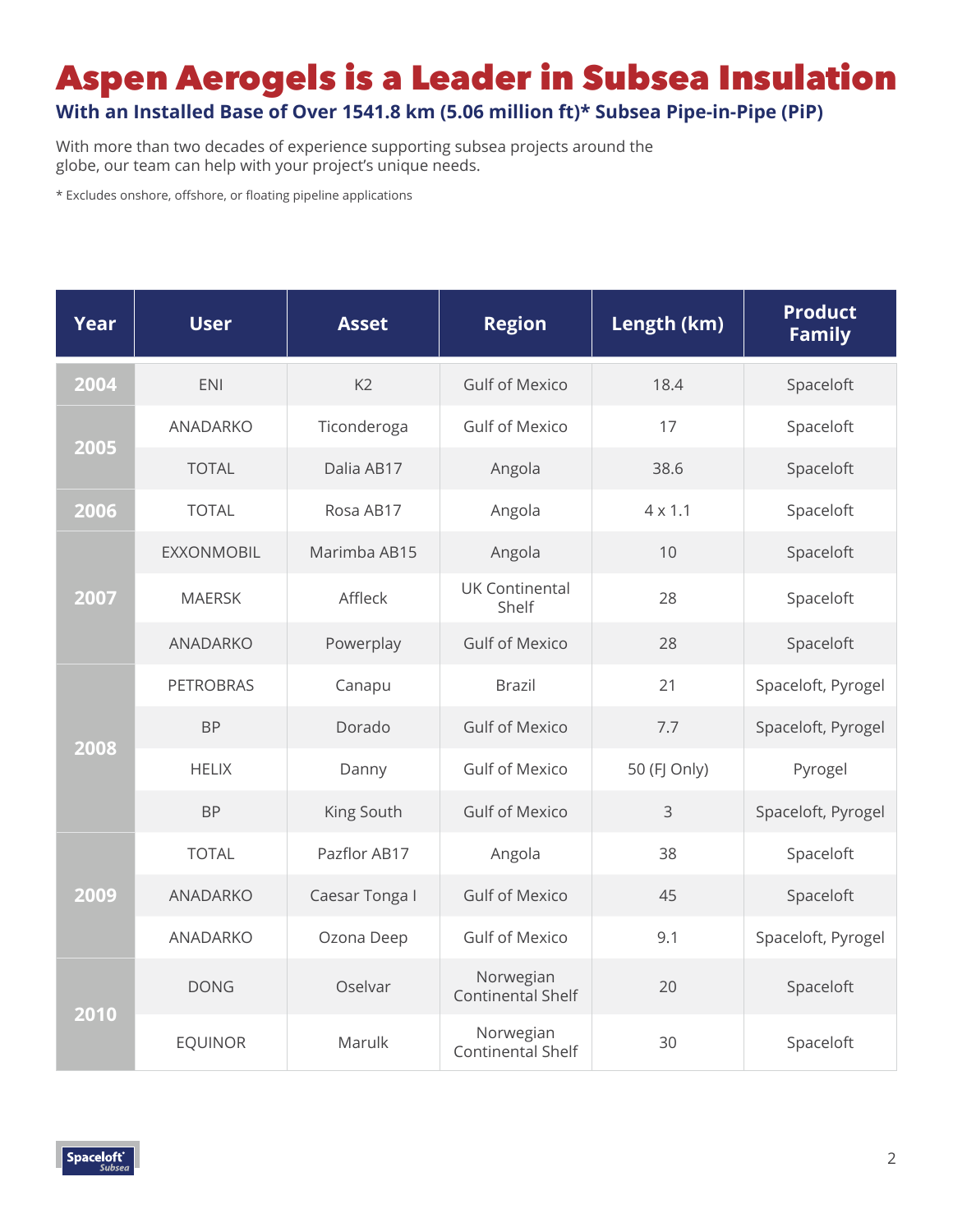| Year | <b>User</b>       | <b>Asset</b>         | <b>Region</b>                         | Length (km)  | <b>Product</b><br><b>Family</b> |
|------|-------------------|----------------------|---------------------------------------|--------------|---------------------------------|
| 2011 | <b>EQUINOR</b>    | Hyme                 | Norwegian<br><b>Continental Shelf</b> | 20           | Spaceloft, Pyrogel              |
|      | <b>ENDEAVOUR</b>  | Rochelle             | <b>UK Continental</b><br>Shelf        | 37.7         | Spaceloft, Pyrogel              |
|      | <b>EQUINOR</b>    | Vigdis               | Norwegian<br><b>Continental Shelf</b> | 1.2          | Spaceloft, Pyrogel              |
|      | <b>TOTAL</b>      | <b>West Franklin</b> | <b>UK Continental</b><br>Shelf        | 13           | Spaceloft, Pyrogel              |
| 2012 | <b>NEXEN</b>      | Golden Eagle I       | <b>UK Continental</b><br>Shelf        | 4.5          | Spaceloft, Pyrogel              |
|      | <b>NEXEN</b>      | Golden Eagle I       | <b>UK Continental</b><br>Shelf        | 5.85         | Spaceloft, Pyrogel              |
|      | <b>MURPHY OIL</b> | Siakap North         | Malaysia                              | 34           | Spaceloft, Pyrogel              |
| 2013 | <b>EQUINOR</b>    | Svalin               | Norwegian<br>Continental Shelf        | 6.1          | Spaceloft, Pyrogel              |
|      | <b>SHELL</b>      | Gannet               | <b>UK Continental</b><br>Shelf        | 13           | Spaceloft, Pyrogel              |
|      | <b>EQUINOR</b>    | Boyla                | Norwegian<br>Continental Shelf        | 26.8         | Spaceloft, Pyrogel              |
|      | <b>EQUINOR</b>    | Gulfaks I            | Norwegian<br><b>Continental Shelf</b> | 5            | Spaceloft, Pyrogel              |
|      | <b>SHELL</b>      | Cardamon             | <b>Gulf of Mexico</b>                 | 25 (FJ Only) | Pyrogel                         |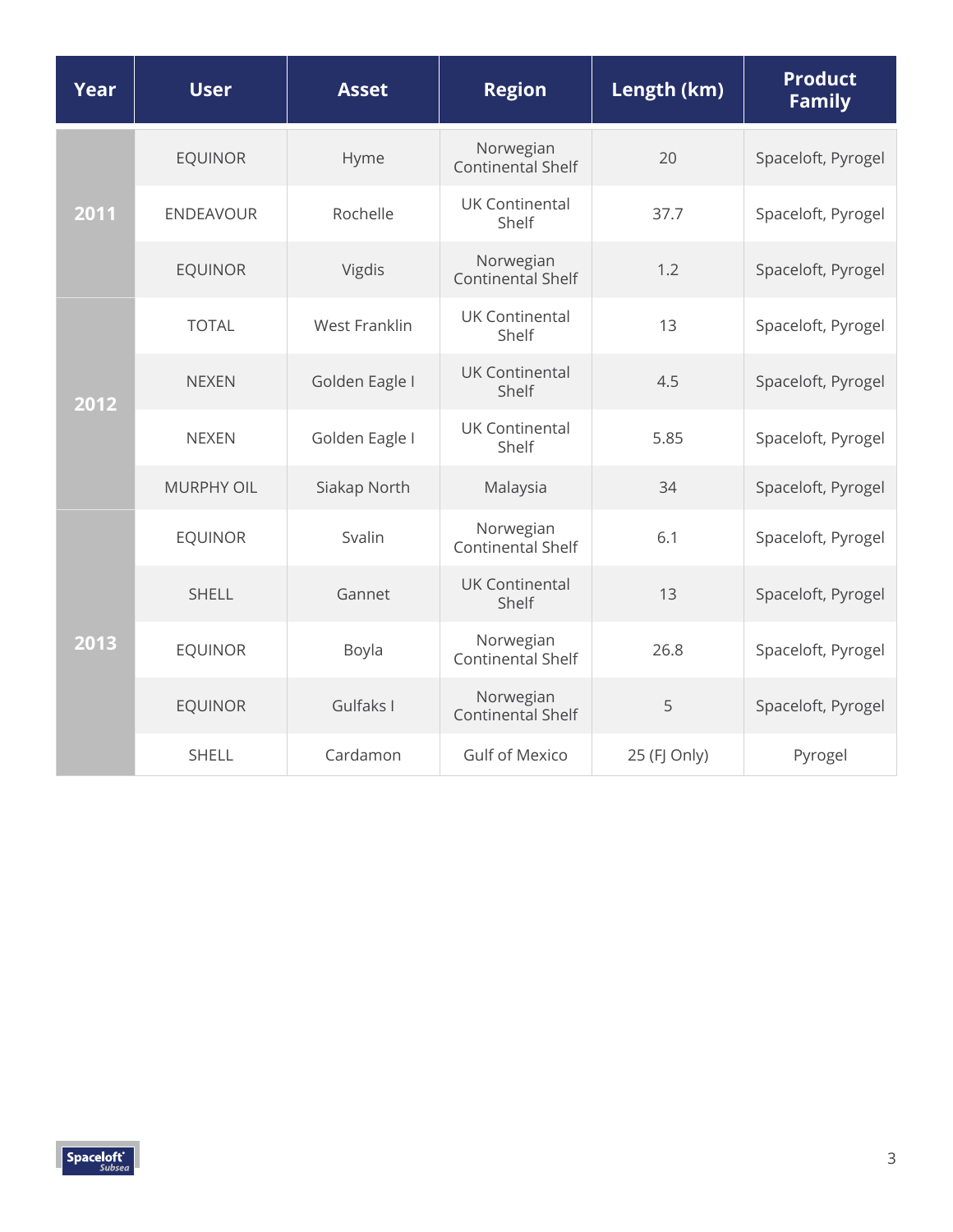| Year | <b>User</b>       | <b>Asset</b>       | <b>Region</b>                  | Length (km) | <b>Product</b><br><b>Family</b> |
|------|-------------------|--------------------|--------------------------------|-------------|---------------------------------|
| 2014 | <b>CHEVRON</b>    | Alder              | <b>UK Continental</b><br>Shelf | 29.5        | Spaceloft, Pyrogel              |
|      | <b>ENI</b>        | AB06/15            | Angola                         | 21          | Spaceloft                       |
|      | <b>SHELL</b>      | Cardamon           | <b>Gulf of Mexico</b>          | 16          | Pyrogel                         |
|      | <b>MAERSK</b>     | Flyndre Cawdor     | <b>UK Continental</b><br>Shelf | 24.8        | Spaceloft                       |
|      | <b>NOBLE</b>      | <b>Big Bend</b>    | <b>Gulf of Mexico</b>          | 58.2        | Spaceloft                       |
|      | <b>NOBLE</b>      | Gunflint           | <b>Gulf of Mexico</b>          | 71.2        | Spaceloft                       |
|      | <b>TOTAL</b>      | Kaombo AB32        | Angola                         | 26.3        | Spaceloft                       |
|      | <b>TOTAL</b>      | Kaombo AB32        | Angola                         | 60.2        | Spaceloft                       |
|      | <b>MURPHY OIL</b> | Dalmatian          | <b>Gulf of Mexico</b>          | 19.9        | Spaceloft                       |
| 2015 | <b>EQUINOR</b>    | <b>Gulfaks GRD</b> | Norwegian<br>Continental Shelf | 10.2        | Spaceloft                       |
|      | <b>DGE</b>        | Odd                | <b>Gulf of Mexico</b>          | 23.7        | Spaceloft                       |
|      | <b>MURPHY OIL</b> | Thunderbird        | <b>Gulf of Mexico</b>          | 23.4        | Spaceloft                       |
|      | <b>DGE</b>        | South Santa Cruz   | <b>Gulf of Mexico</b>          | 23.8        | Spaceloft                       |
| 2016 | ANADARKO          | Caesar Tonga II    | <b>Gulf of Mexico</b>          | 5.2         | Spaceloft                       |
|      | <b>ENI</b>        | AB15 West Hub      | Angola                         | 9.6         | Spaceloft, Pyrogel              |

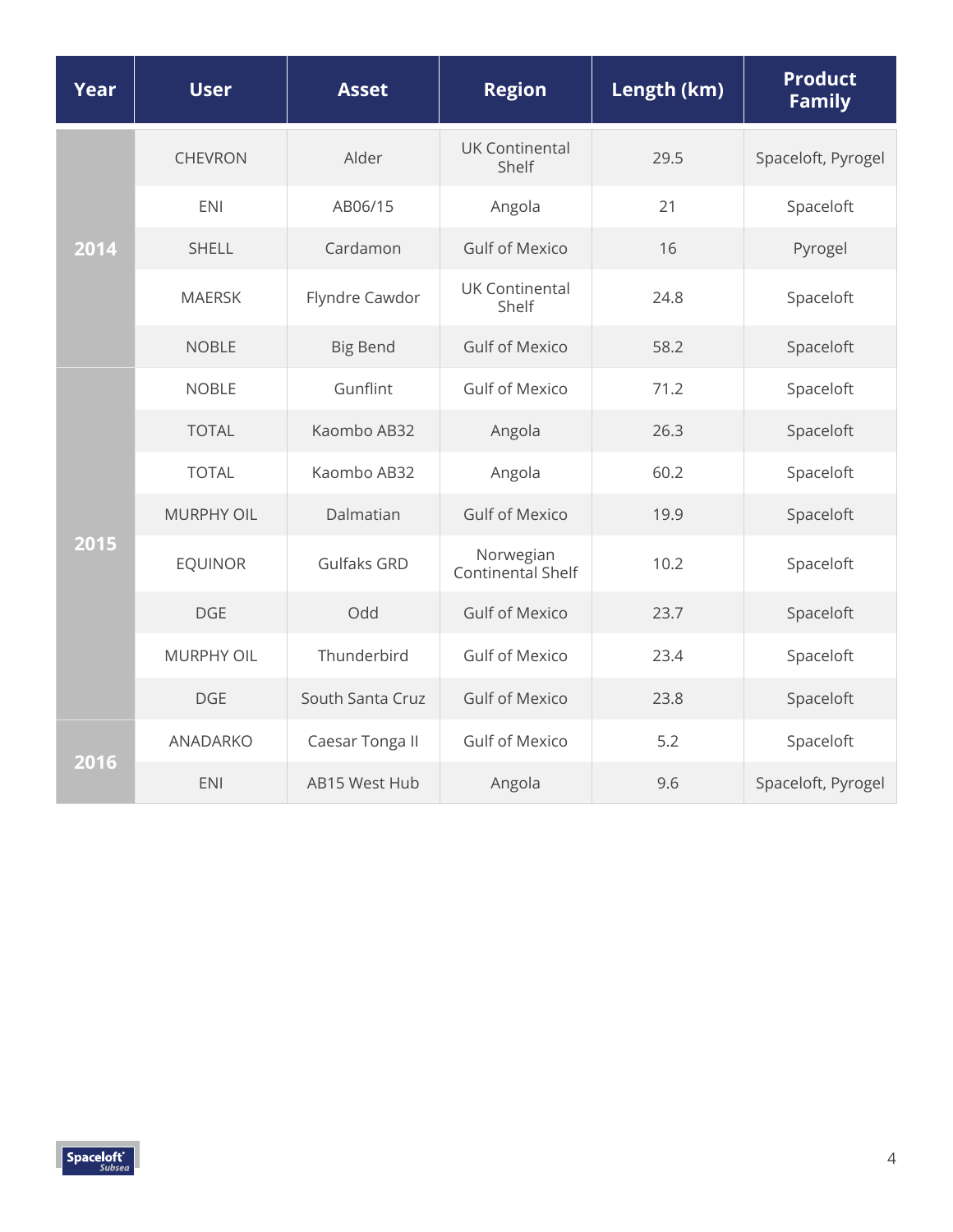| Year | <b>User</b>    | <b>Asset</b>          | <b>Region</b>                         | Length (km) | <b>Product</b><br><b>Family</b> |
|------|----------------|-----------------------|---------------------------------------|-------------|---------------------------------|
| 2017 | Mellitah O+G   | Mellitah Bahr         | Mediterranean                         | 26          | Spaceloft, Pyrogel              |
|      | <b>EQUINOR</b> | Trestakk              | Norwegian<br><b>Continental Shelf</b> | 19.3        | Spaceloft, Pyrogel              |
|      | ANADARKO       | Constellation         | <b>Gulf of Mexico</b>                 | 86.8        | Spaceloft, Pyrogel              |
|      | <b>EQUINOR</b> | Dvalin                | Norwegian<br><b>Continental Shelf</b> | 15.2        | Spaceloft, Pyrogel              |
|      | <b>ITHACA</b>  | Harrier               | <b>UK Continental</b><br>Shelf        | 7.7         | Spaceloft, Pyrogel              |
| 2018 | <b>AKER BP</b> | Skogul                | Norwegian<br><b>Continental Shelf</b> | 16.6        | Spaceloft, Pyrogel              |
|      | WINTERSHALL    | Nova                  | Norwegian<br><b>Continental Shelf</b> | 34.4        | Spaceloft, Pyrogel              |
|      | <b>ENQUEST</b> | <b>Scolty Crathes</b> | <b>UK Continental</b><br>Shelf        | 24.9        | Spaceloft, Pyrogel              |
|      | <b>SHELL</b>   | Fram                  | <b>UK Continental</b><br>Shelf        | 16.3        | Spaceloft, Pyrogel              |
|      | <b>BP</b>      | Alligin               | <b>UK Continental</b><br>Shelf        | 8.7         | Spaceloft, Pyrogel              |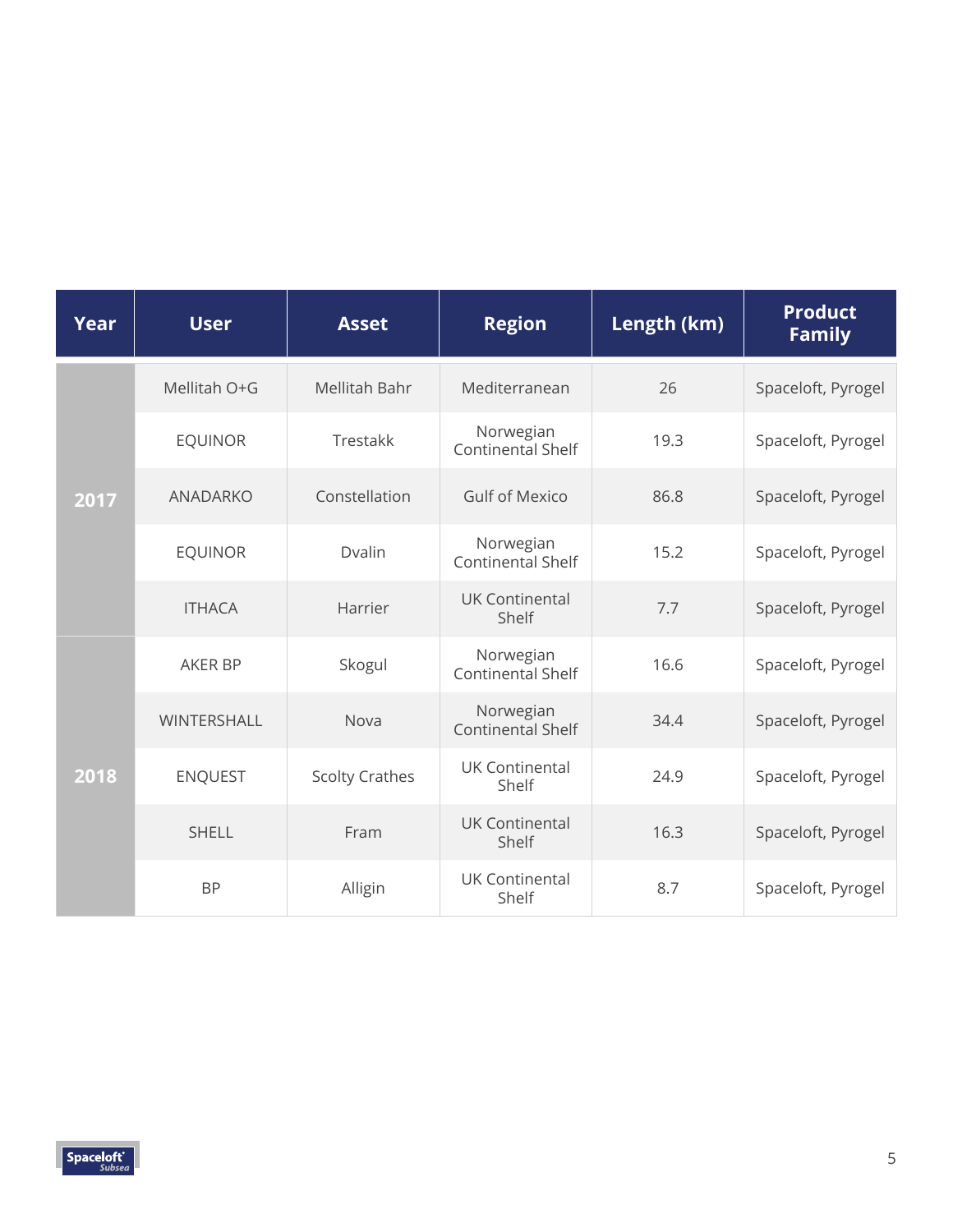| Year | <b>User</b>                       | <b>Asset</b>                    | <b>Region</b>                         | Length (km) | <b>Product</b><br><b>Family</b> |
|------|-----------------------------------|---------------------------------|---------------------------------------|-------------|---------------------------------|
| 2019 | <b>VNG</b>                        | Fenja ETHPIP                    | Norwegian<br><b>Continental Shelf</b> | 37          | Spaceloft, Pyrogel              |
|      | <b>EQUINOR</b>                    | Johan Castberg                  | Norwegian<br><b>Continental Shelf</b> | 33.6        | Spaceloft, Pyrogel              |
|      | <b>APACHE</b>                     | Storr                           | UK Continental<br>Shelf               | 5.9         | Spaceloft, Pyrogel              |
|      | <b>FIELDWOOD</b><br><b>ENERGY</b> | Katmai                          | <b>Gulf of Mexico</b>                 | 43.7        | Spaceloft, Pyrogel              |
|      | <b>EQUINOR</b>                    | <b>Edvard Grieg</b><br>Projects | Norwegian<br><b>Continental Shelf</b> | 21.6        | Spaceloft, Pyrogel              |
|      | <b>FIELDWOOD</b><br><b>ENERGY</b> | Genovesa                        | <b>Gulf of Mexico</b>                 | 3.6         | Spaceloft, Pyrogel              |
|      | <b>NEPTUNE ENERGY</b>             | $Duva + P1$                     | Norwegian<br><b>Continental Shelf</b> | 14.9        | Spaceloft, Pyrogel              |
|      | <b>HURRICANE</b><br><b>ENERGY</b> | Vorlich                         | Norwegian<br><b>Continental Shelf</b> | 10.3        | Spaceloft, Pyrogel              |
|      | NEPTUNE ENERGY                    | Seagull                         | UK Continental<br>Shelf               | 5.2         | Spaceloft, Pyrogel              |